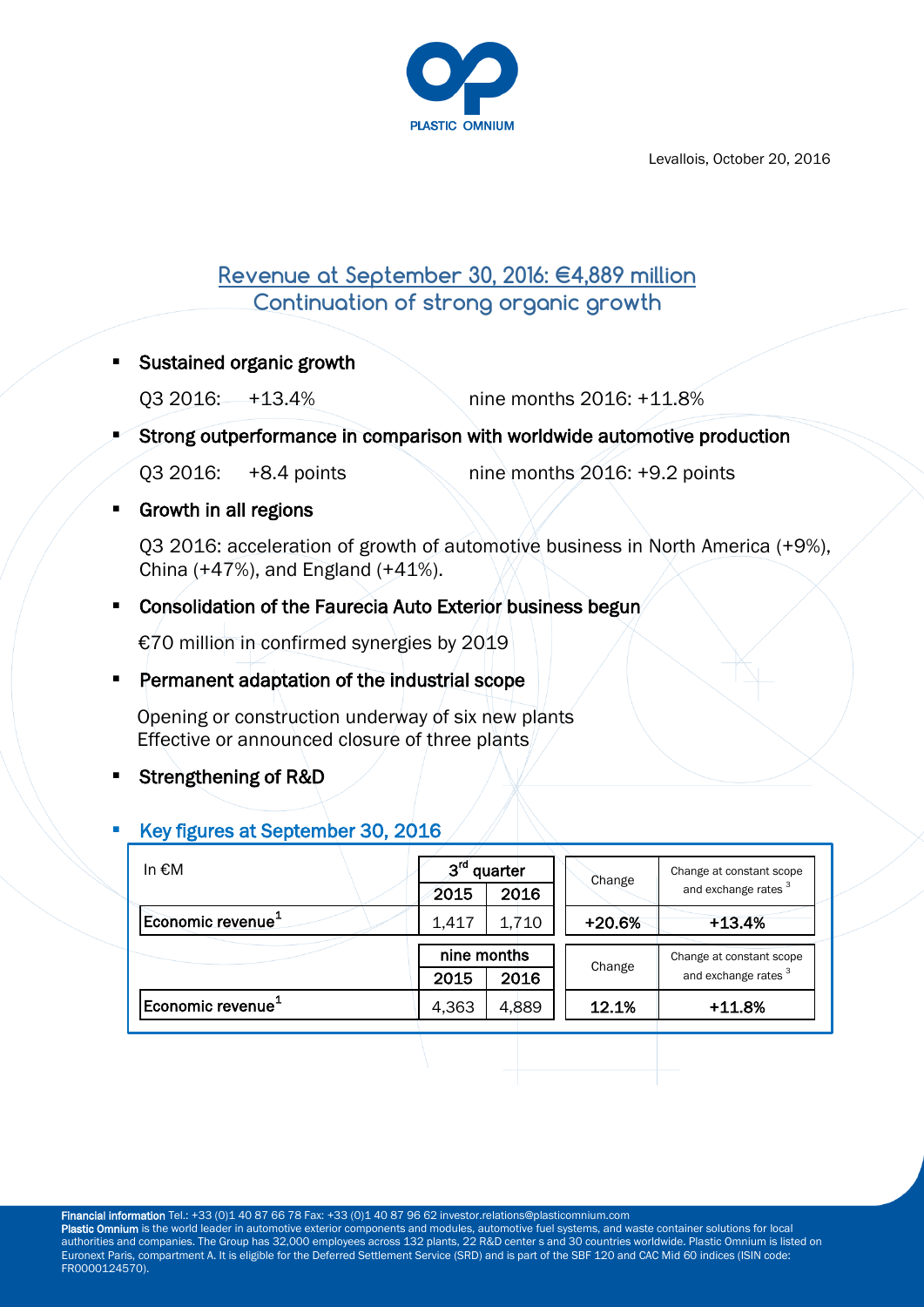#### **Breakdown of economic revenue by business segment**

| In €M, by segment                 | nine months |       |          | Change at<br>constant scope |
|-----------------------------------|-------------|-------|----------|-----------------------------|
|                                   | 2015        | 2016  | Change   | and exchange<br>rates $3$   |
| Automotive                        | 4,080       | 4,613 | $+13.1%$ | $+12.6%$                    |
| Environment                       | 283         | 277   | $-2.1%$  | $+0.1%$                     |
| Economic revenue <sup>1</sup>     | 4,363       | 4,889 | $+12.1%$ | $+11.8%$                    |
| Joint ventures                    | 699         | 776   | $+11.0%$ | $+14.8%$                    |
| Consolidated revenue <sup>2</sup> | 3,664       | 4,114 | $+12.3%$ | $+11.2%$                    |

Over the first nine months of the year 2016, economic revenue<sup>1</sup> of Plastic Omnium totaled €4,889.3 million, an increase of +12.1% in reported data, in comparison with the first nine months of the year 2015. Growth was +11.8% at constant scope and exchange rates (-€129.9 million due to currency effects and +€142.3 million due to scope).

On July 29, 2016, Plastic Omnium acquired the Faurecia Automotive Exterior Systems business from Faurecia. This acquisition strengthened the Group's footprint both in industrial terms and in Research and Development, particularly in Germany and Spain, as well as the commercial portfolio of this division with new clients (Audi, Daimler and Ford). With this acquisition, Plastic Omnium confirmed its position as a world leader in the production of bumpers and plastic body parts, with a 15% market share.

In the 3<sup>rd</sup> quarter of 2016, economic revenue<sup>1</sup> of Plastic Omnium totaled €1,709.8 million, an increase of +20.6%, in reported data, in comparison with the 3<sup>rd</sup> quarter of 2015, and by +13.4%, at constant scope and exchange rates.

Consolidated revenue<sup>2</sup> in the 3<sup>rd</sup> quarter of 2016 came to  $\epsilon$ 1,453.5 million, an increase of 22.2% in comparison with the 3rd quarter of 2015 (+12.6% at constant scope and exchange rates).

For informational purposes, economic revenue in September 2016, following the acquisition of the Faurecia Exterior Systems business, came to €695 million, an increase of 31%.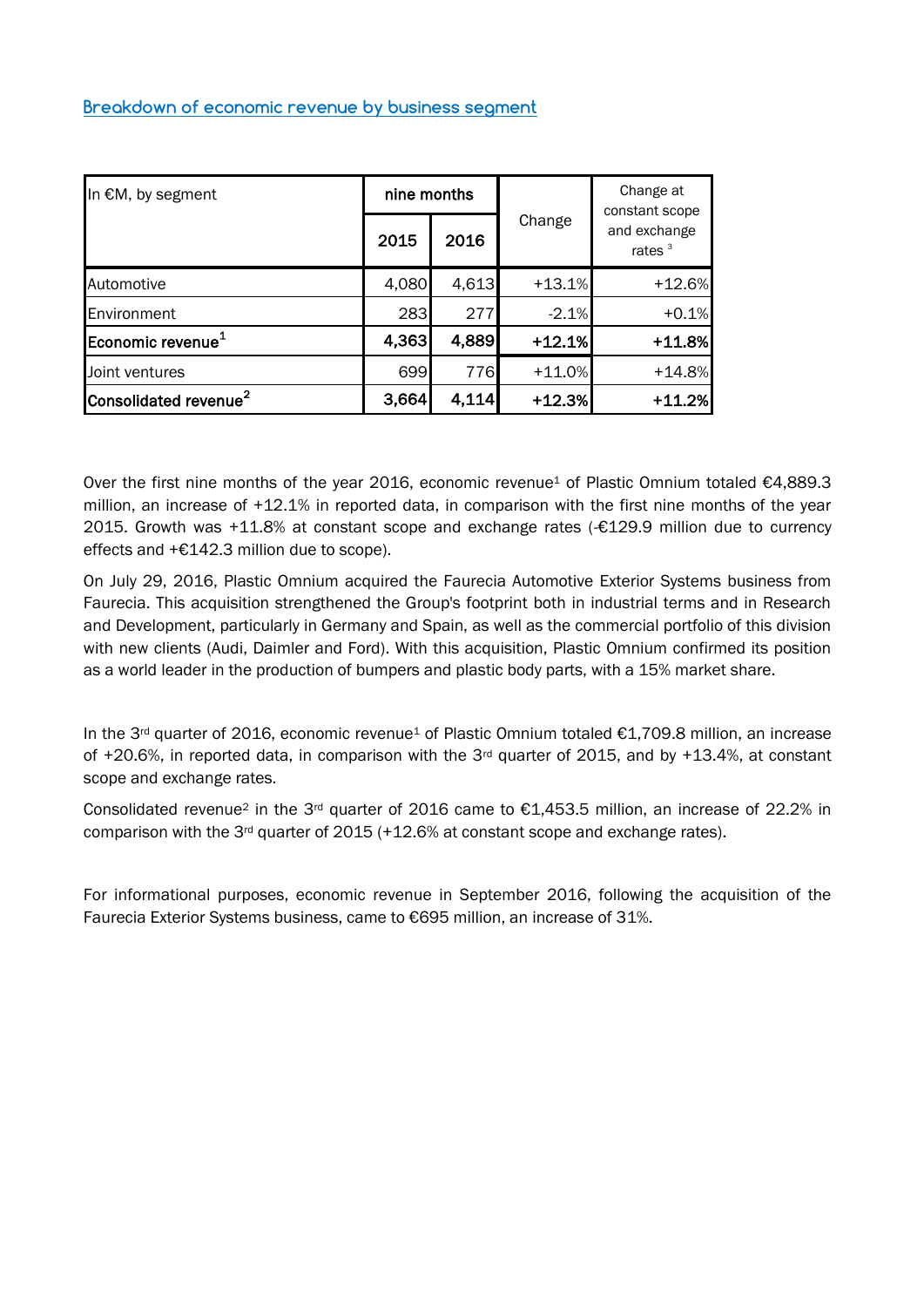#### **Breakdown of economic revenue by region**

| In $EM$ and as a % of revenue,          |               | nine months   |          | Change at                                   |
|-----------------------------------------|---------------|---------------|----------|---------------------------------------------|
| by region<br>Automotive and Environment | 2015          | 2016          | Change   | constant scope<br>and exchange<br>rates $3$ |
|                                         | 2,292         | 2,648         | $+15.6%$ | $+12.0%$                                    |
| Europe                                  | 53%           | 54%           |          |                                             |
| North America                           | 1,232         | 1,300         | +5.5%    | +5.9%                                       |
|                                         | 28%           | 27%           |          |                                             |
|                                         | 126           | 131           | $+3.4%$  | $+27.9%$                                    |
| South America                           | 3%            | 3%            |          |                                             |
| Asia, including China                   | 712<br>16%    | 811<br>17%    | +13.8%   | $+18.5%$                                    |
| Economic revenue <sup>1</sup>           | 4,363<br>100% | 4,889<br>100% | $+12.1%$ | +11.8%                                      |
| Joint ventures                          | 699           | 776           | $+11.0%$ | $+14.8%$                                    |
| Consolidated revenue <sup>2</sup>       | 3,664         | 4,114         | 12.3%    | +11.2%                                      |

#### **Automotive Division: very sustained growth over the first nine months of the year**

Over the first nine months of the year 2016, revenue<sup>1</sup> of Plastic Omnium Automotive was €4,612.5 million. It grew by 13.1% and 12.6%, at constant scope and exchange rates3, in a context of worldwide automotive production that was up by 3.4%, thus representing market outperformance of 9.2 points. This shows the solidity of the order book, with the confirmation of gains in market share, new capacities put into production (Mexico, England), and the success of the portfolio of innovative products.

Business was very sustained in Europe, representing 49% of total automotive revenue1. In a dynamic context of a 3.2% production increase, Plastic Omnium grew by 13.1%, at constant scope and exchange rates.

Business was particularly strong in the 3rd quarter of 2016 in England (+40.7%), particularly owing to the commissioning and production of the Jaguar-Land Rover exterior parts plant of Warrington-Liverpool in June 2016. Moreover, development of SCR for reducing diesel vehicles emissions continued worldwide, with a 37% increase in the first nine months of the year, reaching revenue of €200 million, two-thirds of which was achieved in Europe.

Business in North America grew by 5.9%, at constant scope and exchange rates, over the first nine months of the year, after having suffered, during the 1st quarter of 2016, from scheduled production outages by manufacturers in Mexico, for model changes. In the 3rd quarter of 2016, business in North America grew by 9.3%, at constant scope and exchange rates, representing therefore outperformance of 7.1 points, confirming that this region will be a major growth area for the Group, with the startup of new capacities in Mexico.

Business in Asia, including China, increased by 18.1%, at constant scope and exchange rates. In China, which represents revenue of €417 million, or 9% of total revenue, the increase in business at constant exchange rates, came to +24.5% over the first nine months of the year, for a 11.6% increase in automotive production. The Group benefited from the high investments made over the last three years to develop the industrial footprint and increase market share.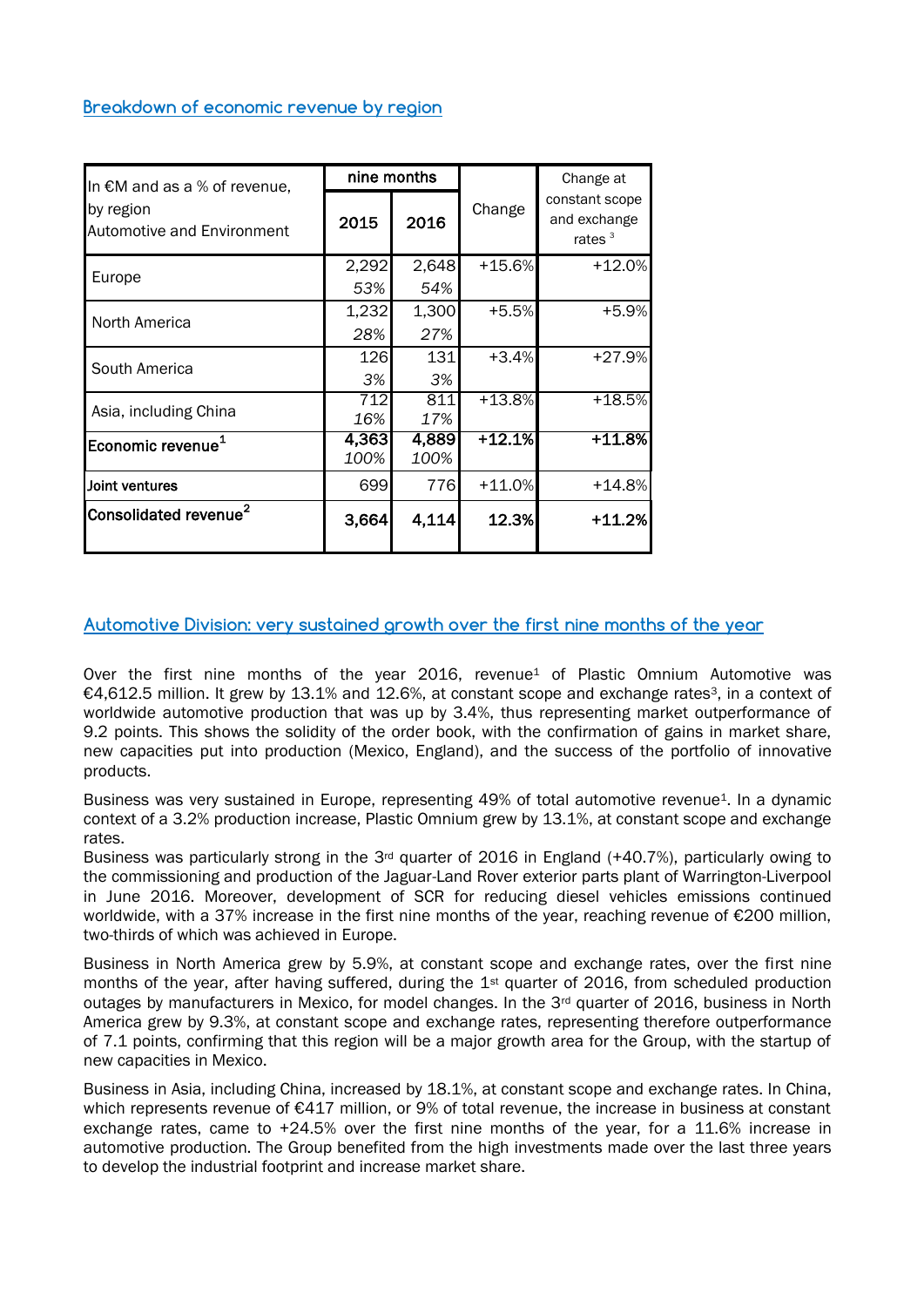The 25 plants now run by the Group in China (including 13 plants built between 2013 and 2015) are seeing their loading progressively swell with many new orders entering into production. In the rest of Asia, growth in business increased by +11.9%, carried by South Korea, Japan, and India.

#### **Environmental Division: an enriched product range to relaunch the growth of a refocused division**

Over the first nine months of the year 2016, revenue from the Environmental business came to €276.9 million. It was stable, at constant scope and exchange rates, in comparison with the first nine months of 2015.

To concentrate its waste-containerization business, Plastic Omnium Environment disposed of the following during the year:

- Signature Limited, its UK subsidiary, specialized in highway signage,
- Its resin toy manufacturing plant in Montauban,
- PO Emballagen GmbH, its German subsidiary, specialized in the development, production, and marketing of metal drums for the chemical industry.

These three disposals represent annual revenue of approximately €60 million.

A European leader in waste containerization, which is both profitable and generates free cash-flow, the Environmental division created a new growth dynamic, with a product offering that includes intelligent solutions, waste streamlining and carbon footprint reduction of local and regional communities.

#### **Performance evaluation over the period**

#### **Acquisition of the Faurecia Exterior Systems business**

The process of dynamic consolidation of acquired plants has already begun, and confirms the objective of €70 million in Group contributive synergies by 2019.

Also, pursuant to the decision of the European Commission, the process for the disposal of the French sites and a Spanish site for the bumper business, and of the front-end assembly business in Germany, which represents revenue on the order of €700 million, is ongoing. This revenue has not been recorded in the Group's revenue.

#### **Optimized industrial tooling and growth driver**

During the first nine months of the year, the Group put two new plants into production (San Jose Chiapa in Mexico and Warrington - Liverpool in the United Kingdom). A  $3<sup>rd</sup>$  plant will be commissioned in the  $4<sup>th</sup>$ quarter in Mexico (Leon).

The construction of three new plants has begun (one in Mexico, one in China and one in India), to be commissioned in 2017 and 2018.

Also, the Group is continuing its ongoing effort to optimize its industrial footprint, putting operational excellence and cost control at the core of its strategy. Owing to a lack of incoming orders, the Group had to close its French fuel systems plant in Laval, on July 31, 2016.

In the United States, the front-end module assembly site of Belvedere (Illinois) was also closed. Plastic Omnium also announced, on October 19, 2016, the closing of its exterior body parts production site in Norcross (Georgia), with transfer of production to the Chattanooga (Tennessee) site, opened in August 2015 and to the Anderson site (South Carolina).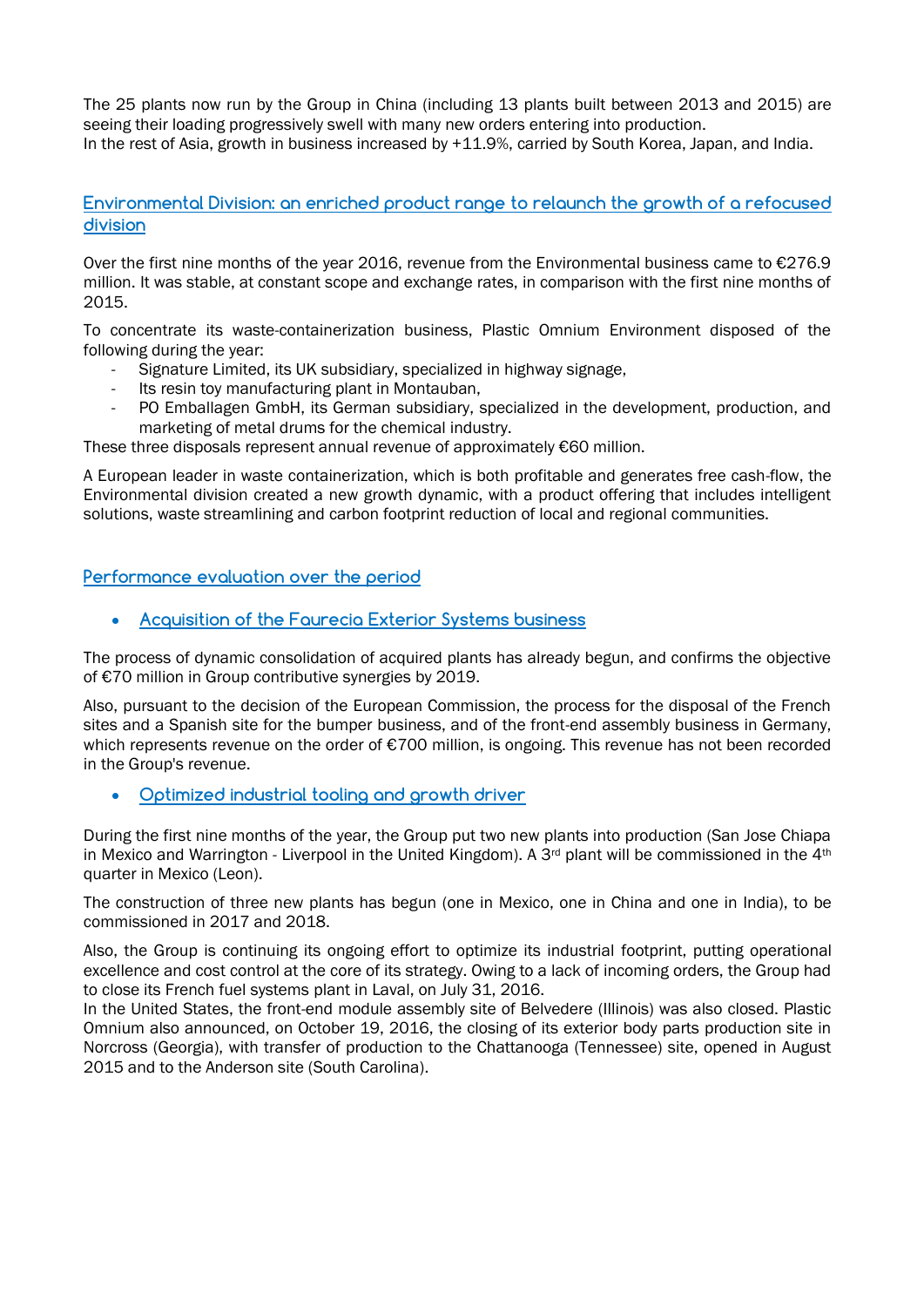#### **Innovation as a lever of growth and performance**

Aware of the need to prepare for changes in the automotive industry, Plastic Omnium is positioning itself as a player in vehicle propulsion by hydrogen and fuel cells. In September 2016, Plastic Omnium announced the formation, with the Israeli company ELBIT Systems, of a fuel cell and super-condensor startup called POCellTech. Plastic Omnium's know-how combines very low precious-metal content fuel cell technology with the developments already achieved by ELBIT Systems, and a new range of supercondensors.

At the *Mondial de l'Automobile* trade fair in Paris, the Group also presented a prototype for highpressure hydrogen storage, capable of ensuring great autonomy, with a recharge time of three minutes, compared to several hours for electric vehicles.

The Group also announced the construction of an Advanced Center for Research and Innovation in new energies, Δ-Deltatech. Based in Brussels, it will require an investment of €50 million, and will employ 200 engineers, for a projected opening in early 2019.

#### **2016 growth objective confirmed**

The Plastic Omnium Group will achieve pro forma economic revenue around €7.5 billion in 2016, thus confirming the strong outperformance of its business compared with expected automotive production, up from 2 to 3%.

In summary, all of the 2016 financial aggregates will show a strong increase.

#### **Calendar**

February 23, 2017 – 2016 annual results

April 27, 2017 – Shareholders' Meeting

#### **Glossary**

- 1. Economic revenue corresponds to consolidated revenue, plus revenue from the Group's joint ventures, consolidated at their percentage of ownership. This metric reflects the operating and managerial realities of the Group.
- 2. The consolidated revenue, in implementation of IFRS Standards 10-11-12, does not include the share of joint ventures, which are consolidated by using the equity method.
- 3. Scope effects exclude the Faurecia Exterior Systems business, that was restated in 2016, and restate the disposal of Signature Limited in August and September 2015.
- 4. The revenue breakdown by region is as follows: Europe (including Africa), North America, South America, and Asia.